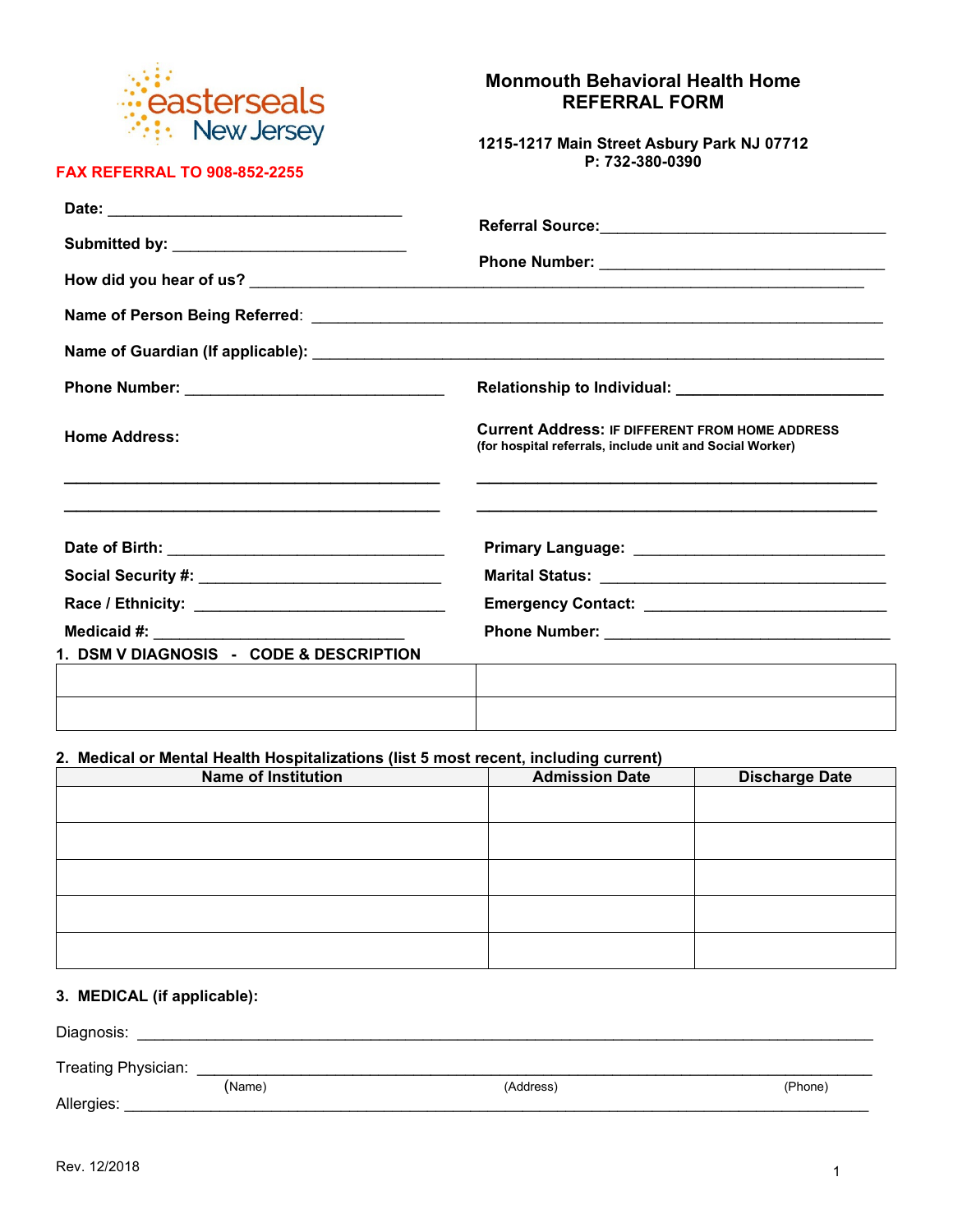#### **4. CURRENT MEDICATIONS:**

| <b>Medication</b> | Dose / Route / Frequency |  |
|-------------------|--------------------------|--|
|                   |                          |  |
|                   |                          |  |
|                   |                          |  |
|                   |                          |  |
|                   |                          |  |

5. HISTORY OF DRUG AND/OR ALCOHOL ABUSE (please give details):

### WHAT WAS LAST USE AND WHEN MARKED AND RESIDENCE AND RELEASE AND MELTIC CONTROL CONTROL AND THE USE OF THE USE OF THE USE OF THE USE OF THE USE OF THE USE OF THE USE OF THE USE OF THE USE OF THE USE OF THE USE OF THE USE OF BHH ACTION PROVIDED\_\_\_\_\_\_\_

#### 6. [ ] HISTORY OF SUICIDAL IDEATION/PLANS/ATTEMPTS (please include dates and details) [ ] PRESENT SUICIDAL IDEATION/PLAN/ATTEMPT:

#### 7. HISTORY OF AGGRESSIVE AND/OR VIOLENT BEHAVIOR (please give details):

#### 8. IS CONSUMER CURRENTLY ON KROL STATUS (found not guilty of criminal charges due to a mental illness)? □ YES If Yes, Please Explain:

D NO

### 9. PENDING LEGAL CHARGES/ PAROL/ FEES

#### 10. Presenting Problems:

#### 11. Any Urgent or critical needs:

## **BHH Action Provided:**

#### 12. RESOURCES (Please list amounts if known):

| ٠<br>۰.<br>I |
|--------------|
|              |

- $\begin{array}{c}\n\hline\n\Box\n\end{array}$
- 
- □ VA \_\_\_\_\_\_\_\_\_\_\_\_\_\_<br>□ Payee: \_\_\_\_\_\_\_\_\_\_\_\_\_<br>□ Other: \_\_\_\_\_\_\_\_\_\_\_\_\_\_

#### 13. WILL SPECIAL ACCOMODATIONS BE NEEDED TO COMPLETE THE ASSESSMENT PROCESS?

If Yes, Explain: The Contract of the Contract of the Contract of the Contract of the Contract of the Contract of the Contract of the Contract of the Contract of the Contract of the Contract of the Contract of the Contract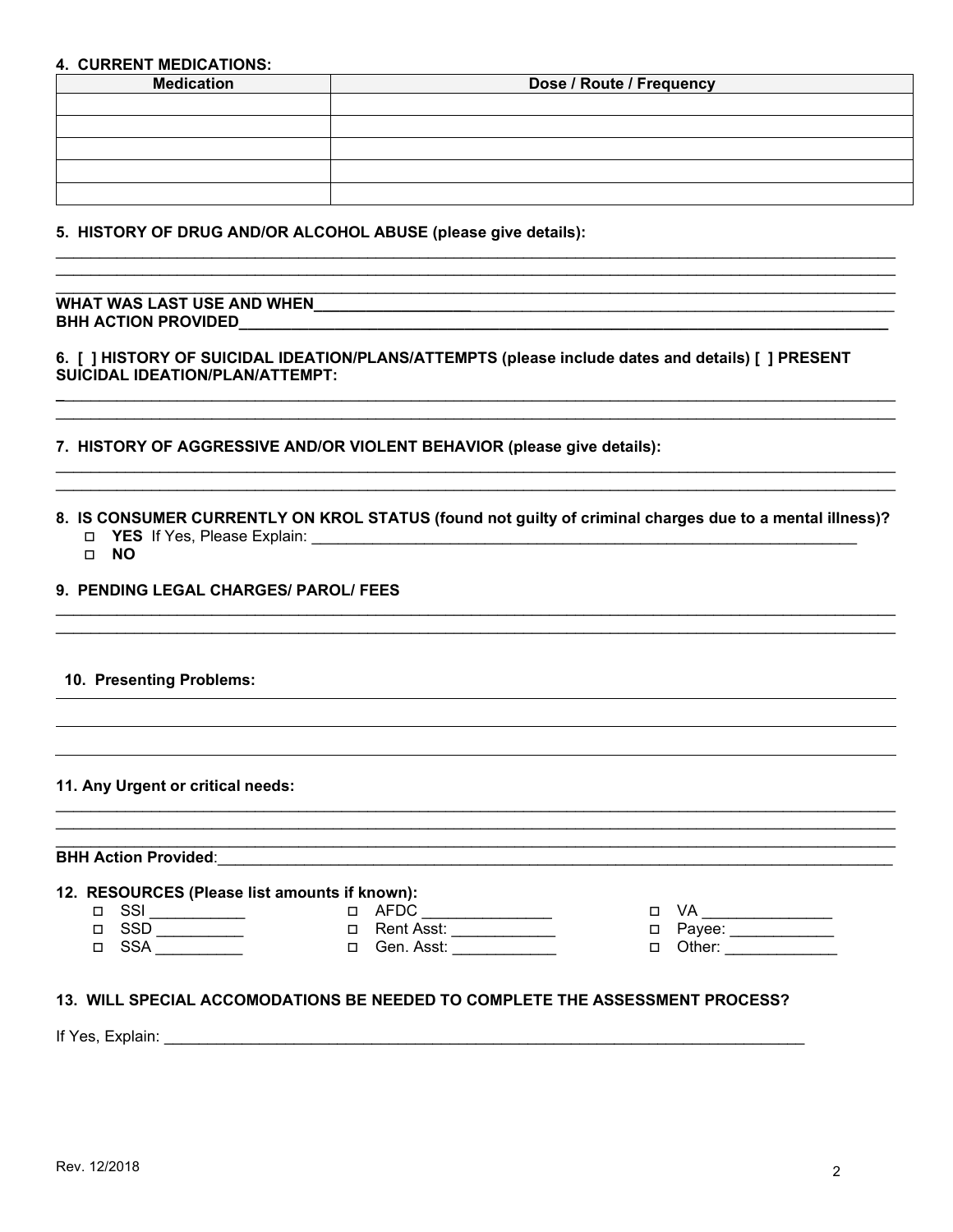# **14. TYPES OF SERVICES SOUGHT/ SERVICES SOUGHT BY CONSUMER: (check all that apply)**

| <u>ULITTUCU UUUUITI/ ULITTI</u><br><b>Crisis Stabilization/</b><br>П<br><b>Emergency Services</b> | Community<br>$\Box$<br><b>Residential</b><br>Program( with MH<br>svcs) | 00000111 DT 001100MLIN. (CHCCK GIL GIGL GPPIY)<br><b>Coping Skills/ Stress</b><br>$\Box$<br>Management |
|---------------------------------------------------------------------------------------------------|------------------------------------------------------------------------|--------------------------------------------------------------------------------------------------------|
| <b>Primary Care</b><br>□<br>Physician                                                             | <b>Crisis Housing</b><br>□                                             | <b>Wellness Recovery Action Plan</b><br>$\Box$                                                         |
| <b>Social Supports</b><br>$\Box$                                                                  | Outreach/ In-Home<br>П<br><b>Services</b>                              | <b>Behavioral Supports</b><br>$\Box$                                                                   |
| Client<br>П<br>Advocacy/legal                                                                     | <b>Residential Support</b><br>$\Box$<br><b>Services</b>                | <b>Career Planning</b><br>□                                                                            |
| Daily Living Skills<br>□                                                                          | <b>Medication</b><br>П<br>Education                                    | Assistance with Advanced<br>П<br><b>Directive</b>                                                      |
| Psychiatric<br>ப<br>Prescriber                                                                    | Pre-Vocational<br>П<br><b>Services</b>                                 | <b>Dental Care</b><br>п                                                                                |
| <b>Partial Care</b><br>п                                                                          | Employment<br>П                                                        | Eye Exam<br>□                                                                                          |
| <b>Addiction Services</b><br>П                                                                    | <b>Nutritional</b><br>п<br>Education                                   | Vaccinations/Prevention<br>$\Box$<br>Medicine                                                          |
| Psychotherapy<br>$\Box$<br>Counseling                                                             | <b>Exercise Plan</b><br>П                                              | Self-Monitoring devices<br>□<br>(glucometer, BP, Pulse ox)                                             |
| <b>Self-Help Services</b><br>□                                                                    | Diagnosis<br>□<br>Education                                            | Transportation<br>$\Box$                                                                               |
| Service<br>□<br>Coordination/Linkage                                                              | Information and<br>П<br>Referral                                       | Other<br>П                                                                                             |

# *FOR OFFICE USE ONLY*

| Date Received: <u>contained</u> and a series of the series of the series of the series of the series of the series of the series of the series of the series of the series of the series of the series of the series of the series |                                                                           |
|------------------------------------------------------------------------------------------------------------------------------------------------------------------------------------------------------------------------------------|---------------------------------------------------------------------------|
| Date of 1 <sup>st</sup> Contact w/Referring Party                                                                                                                                                                                  | Name of First Contact:                                                    |
| Disposition:                                                                                                                                                                                                                       |                                                                           |
| Check One:<br>$\Box$ Accepted                                                                                                                                                                                                      | $\Box$ Denied and alternate resources<br>$\Box$ Pending<br>were provided. |
| <b>Staff Signature:</b>                                                                                                                                                                                                            | Date:                                                                     |